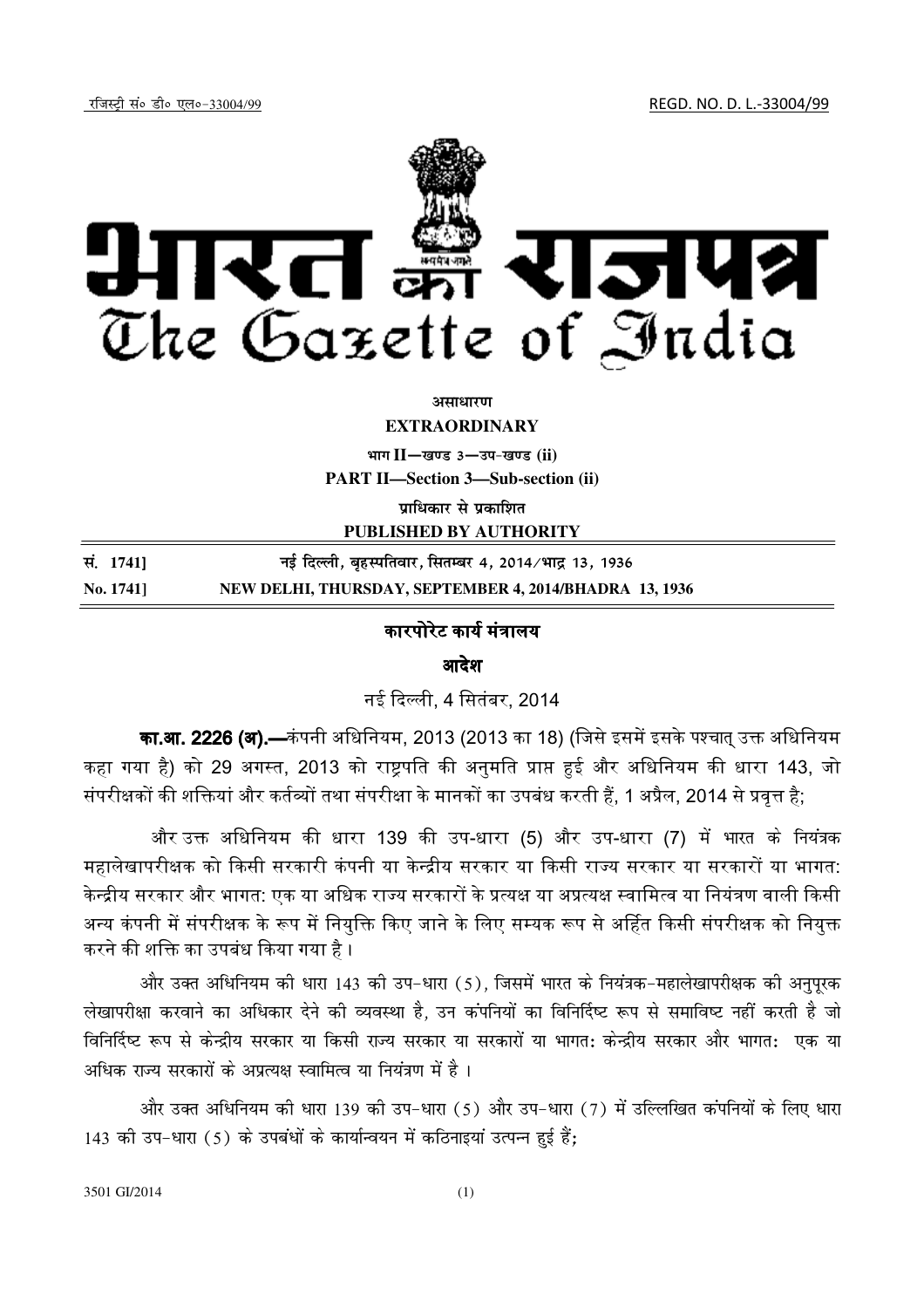अत:, केन्द्रीय सरकार कंपनी अधिनियम, 2013 की धारा 470 की उप-धारा (1) द्वारा प्रदत्त शक्तियों का प्रयोग करते हुए उक्त कठिनाइयों को दुर करने के लिए निम्नलिखित आदेश करती है, अर्थात:—

1. संक्षप्त नाम और प्रारंभ-

(1) इस आदेश का नाम कंपनी (कठिनाइयों को दर करना) सातवां आदेश, 2014 है।

(2) यह आदेश राजपत्र में प्रकाशन की तारीख से प्रवृत्त होगा।

कंपनी अधिनियम. 2013 की धारा 143 की उप-धारा (5) में ''सरकारी कंपनी के मामले में'' शब्दों  $2<sub>1</sub>$ से शुरू होने वाले और शब्दों ''तथा संपरीक्षा के लिए अपेक्षित'' पर खत्म होने वाले भाग के स्थान पर निम्नलिखित रखा जाएगा, अर्थात:-

> ''केन्द्रीय सरकार द्वारा या किसी राज्य सरकार अथवा सरकारों द्वारा या केन्द्रीय सरकार द्वारा भागत: और एक या अधिक राज्य सरकारों द्वारा भागत: प्रत्यक्ष या अप्रत्यक्ष रूप से धारित या नियंत्रित किसी सरकारी कंपनी या किसी अन्य कंपनी के मामले में भारत का नियंत्रक-महालेखापरीक्षक धारा 139 की उप-धारा (5) अथवा उप-धारा (7) के अधीन संपरीक्षक की नियुक्ति करेगा और ऐसे संपरीक्षक को उस रीति के प्रति निदेश देगा जिसमें कंपनी की लेखाओं को संपरीक्षित किया जाना ......अपेक्षित है।''

> > [फा. सं. 1/33/2013-सीएल-V]

अमरदीप सिंह भाटिया, संयुक्त सचिव

## **MINISTRY OF CORPORATE AFFAIRS**

## **ORDER**

## New Delhi, the 4th September, 2014

**S.O. 2226(E).**—Whereas the Companies Act, 2013 (18 of 2013) (hereinafter referred to as the said Act) received the assent of the President on the 29th August, 2013 and section 143 of the Act, which provides for the powers and duties of the auditors and auditing standards, came into force with effect from 1st April.  $2014:$ 

And whereas sub-sections (5) and (7) of section 139 of the said Act provide for power of the Comptroller and Auditor-General of India to appoint an auditor duly qualified to be appointed as an auditor in a Government company or any other company owned or controlled, directly or indirectly, by the Central Government, or by any State Government or Governments, or partly by the Central Government and partly by one or more State Governments:

And whereas sub-section (5) of Section 143 of the said Act which provides for power of the Comptroller and Auditor-General of India to conduct supplementary audit does not specifically cover companies 'owned or controlled, directly or indirectly, by the Central Government, or by any State Government or Governments, or partly by the Central Government and partly by one or more State Governments':

And whereas difficulties have arisen in implementation of the provisions of sub-section (5) of section 143 for companies referred to in sub-sections (5) and (7) of section 139 of the said Act;

Now, therefore, in exercise of the powers conferred by sub-section (1) of section 470 of the Companies Act, 2013, the Central Government hereby makes the following Order to remove the aforesaid difficulties, namely  $:=$ 

 $1.$ Short title and commencement.—

- (1) This order may be called the Companies (Removal of Difficulties) Seventh Order, 2014.
- (2) It shall come into force on the date of its publication in the Official Gazette.